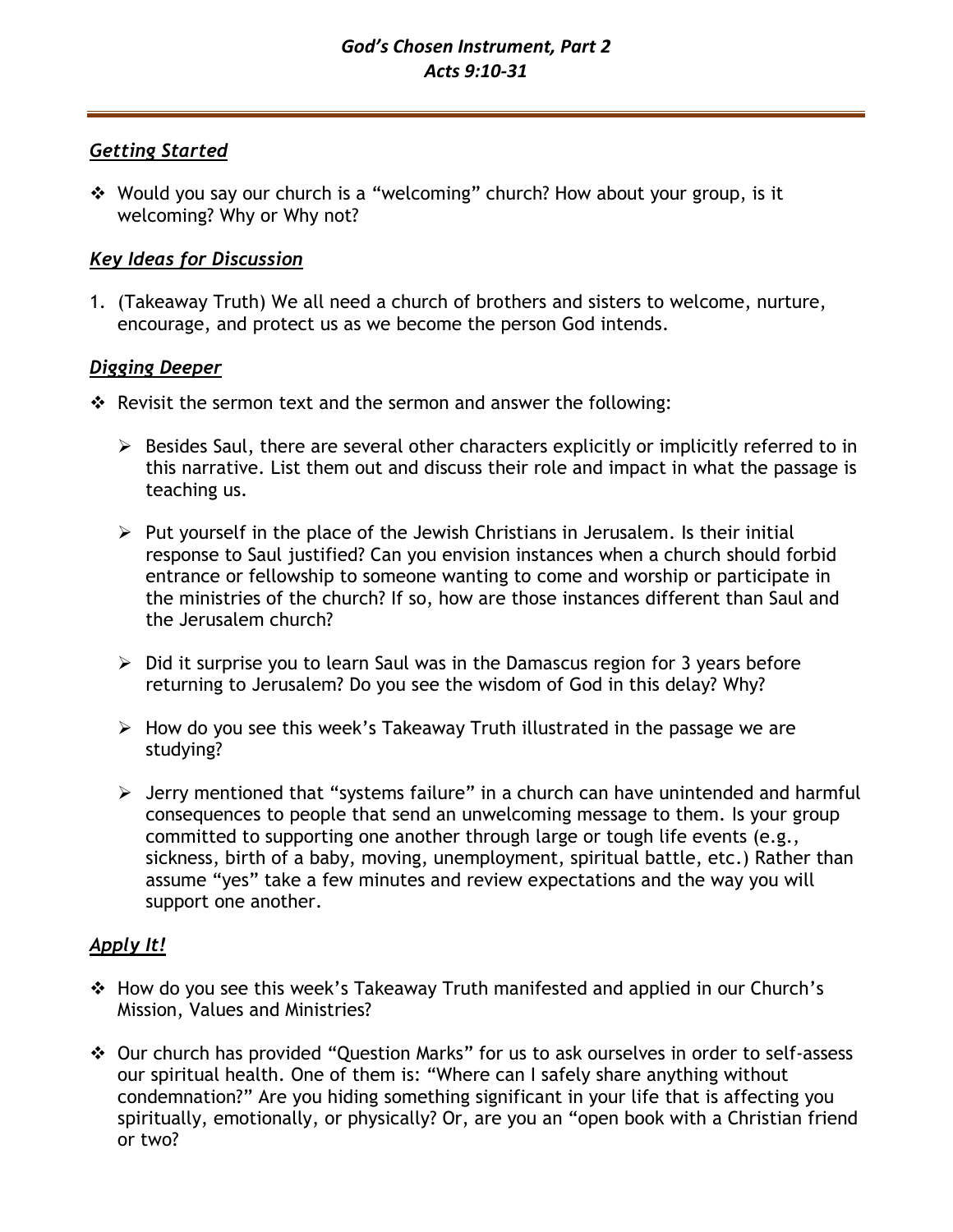# *Think About It!*

*… the story of Saul's conversion in Acts 9 begins with him leaving Jerusalem with an official mandate from the high priest to arrest fugitive Christians, and ends with him leaving Jerusalem as a persecuted Christian himself. Witness to Christ involves suffering for Christ. It is not an accident that the Greek word for witness (martys) came to be associated with martyrdom. (John Stott)*

Note from Pastor Jerry: For this year's CG questions, group resources and Bible studies from John Stott (Acts Seeing the Spirit at Work), John MacArthur (MacArthur Bible Studies: Acts), Jack Hayford (Kingdom Power) and Max Lucado (Life Lessons from the Book of Acts) are used in addition to original material.